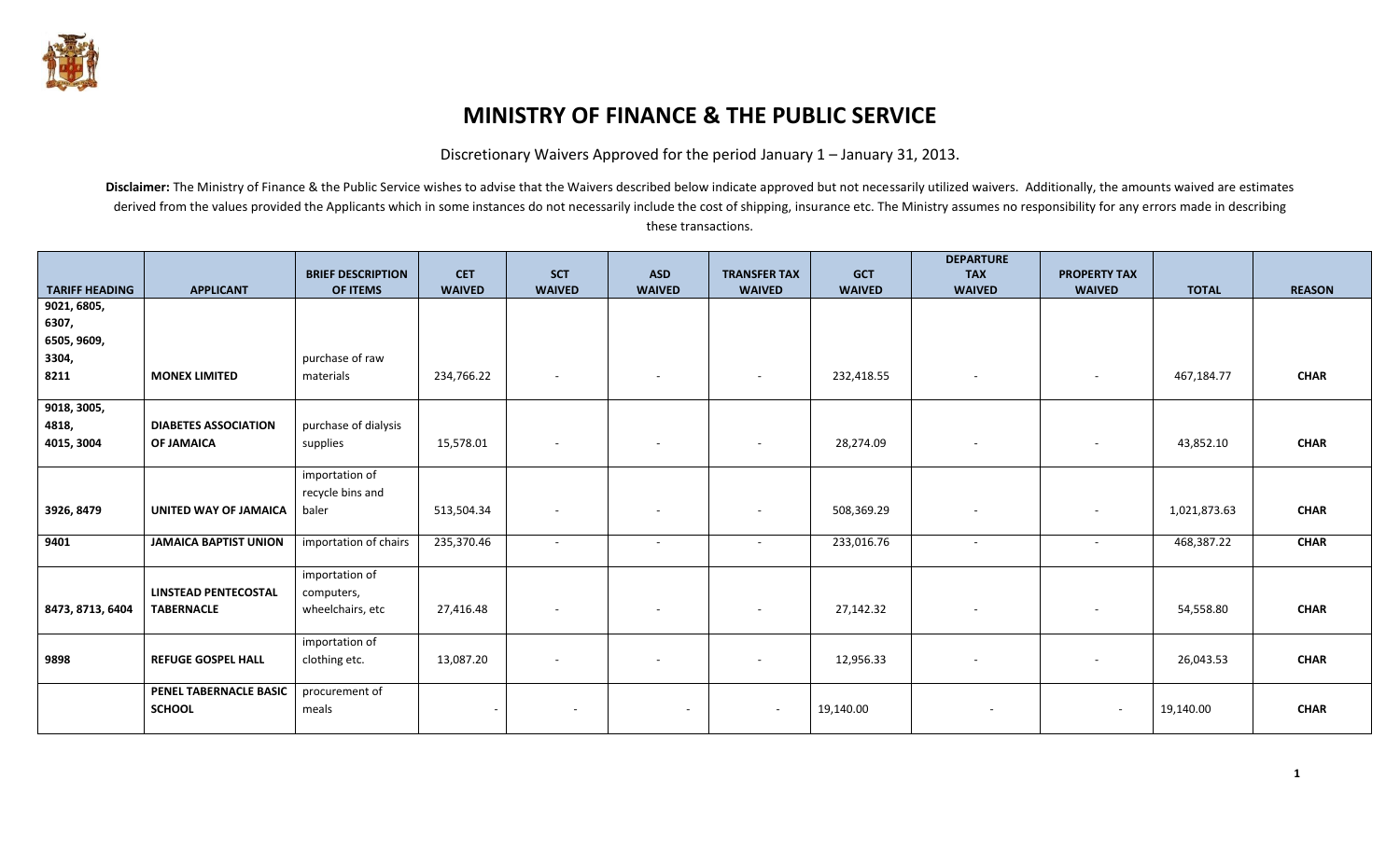

|                       |                            | <b>BRIEF DESCRIPTION</b> | <b>CET</b>               | <b>SCT</b>    | <b>ASD</b>               | <b>TRANSFER TAX</b>      | <b>GCT</b>     | <b>DEPARTURE</b><br><b>TAX</b> | <b>PROPERTY TAX</b>      |                |               |
|-----------------------|----------------------------|--------------------------|--------------------------|---------------|--------------------------|--------------------------|----------------|--------------------------------|--------------------------|----------------|---------------|
| <b>TARIFF HEADING</b> | <b>APPLICANT</b>           | OF ITEMS                 | <b>WAIVED</b>            | <b>WAIVED</b> | <b>WAIVED</b>            | <b>WAIVED</b>            | <b>WAIVED</b>  | <b>WAIVED</b>                  | <b>WAIVED</b>            | <b>TOTAL</b>   | <b>REASON</b> |
|                       | <b>ALLMAN TOWN</b>         | procurement of           |                          |               |                          |                          |                |                                |                          |                |               |
|                       | <b>PRIMARY SCHOOL</b>      | meals                    | $\overline{\phantom{a}}$ | $\sim$        | $\overline{\phantom{a}}$ | $\sim$                   | 8,596.50       | $\sim$                         | $\overline{\phantom{a}}$ | 8,596.50       | <b>CHAR</b>   |
|                       |                            |                          |                          |               |                          |                          |                |                                |                          |                |               |
|                       | <b>ROTARACT CLUB</b>       | procurement of           |                          |               |                          |                          |                |                                |                          |                |               |
|                       | <b>LIGAUNEA PLAINS</b>     | meals                    | $\overline{\phantom{a}}$ | $\sim$        | $\overline{\phantom{a}}$ | $\sim$                   | 13,711.50      | $\sim$                         | $\sim$                   | 13,711.50      | <b>CHAR</b>   |
|                       |                            | importation of           |                          |               |                          |                          |                |                                |                          |                |               |
|                       |                            | furniture, food,         |                          |               |                          |                          |                |                                |                          |                |               |
|                       |                            | medical supplies,        |                          |               |                          |                          |                |                                |                          |                |               |
|                       |                            | hospital beds, books,    |                          |               |                          |                          |                |                                |                          |                |               |
|                       | <b>FOOD FOR THE POOR</b>   | etc.                     | 174,198,052.79           | $\sim$        | $\sim$                   | $\sim$                   | 172,456,072.26 | $\sim$                         | $\sim$                   | 346,654,125.04 | <b>CHAR</b>   |
| 1515, 2104, 3903,     |                            | importation of food,     |                          |               |                          |                          |                |                                |                          |                |               |
| 6309, 3906, 8205,     | <b>MISSIONARIES OF THE</b> | clothing, furniture,     |                          |               |                          |                          |                |                                |                          |                |               |
| 6300, 4016, 9404      | <b>POOR</b>                | etc                      | 255,765.87               |               |                          | $\sim$                   | 253,208.21     | $\overline{\phantom{a}}$       |                          | 508,974.07     | <b>CHAR</b>   |
|                       |                            |                          |                          |               |                          |                          |                |                                |                          |                |               |
|                       |                            | importation of audio     |                          |               |                          |                          |                |                                |                          |                |               |
|                       | THE ASHE COMPANY           | equipment                | 69,861.87                | $\sim$        | $\overline{\phantom{a}}$ | $\sim$                   | 69,163.25      | $\sim$                         | $\overline{\phantom{a}}$ | 139,025.11     | <b>CHAR</b>   |
|                       | <b>UNITED STATES</b>       |                          |                          |               |                          |                          |                |                                |                          |                |               |
|                       | <b>AGENCY FOR</b>          | purchase of two          |                          |               |                          |                          |                |                                |                          |                |               |
|                       | <b>INTERNATIOANL</b>       | 2013 Toyota Land         |                          |               |                          |                          |                |                                |                          |                |               |
| 8703                  | <b>DEVELOPMENT</b>         | cruiser                  | 2,807,292.88             | 2,432,987.16  |                          | $\sim$                   | 2,408,657.29   | $\sim$                         |                          | 7,648,937.33   | <b>CHAR</b>   |
|                       | <b>CENTRAL JAMAICA</b>     |                          |                          |               |                          |                          |                |                                |                          |                |               |
|                       | <b>CONFERENCE</b>          | importation of audio     |                          |               |                          |                          |                |                                |                          |                |               |
|                       | SEVENTH-DAY                | equipment, mixer         |                          |               |                          |                          |                |                                |                          |                |               |
| 8518                  | <b>ADVENTIST</b>           | and stands               | 14,166.40                |               |                          | $\overline{\phantom{a}}$ | 14,024.74      |                                | $\overline{\phantom{a}}$ | 28,191.14      | <b>CHAR</b>   |
|                       |                            |                          |                          |               |                          |                          |                |                                |                          |                |               |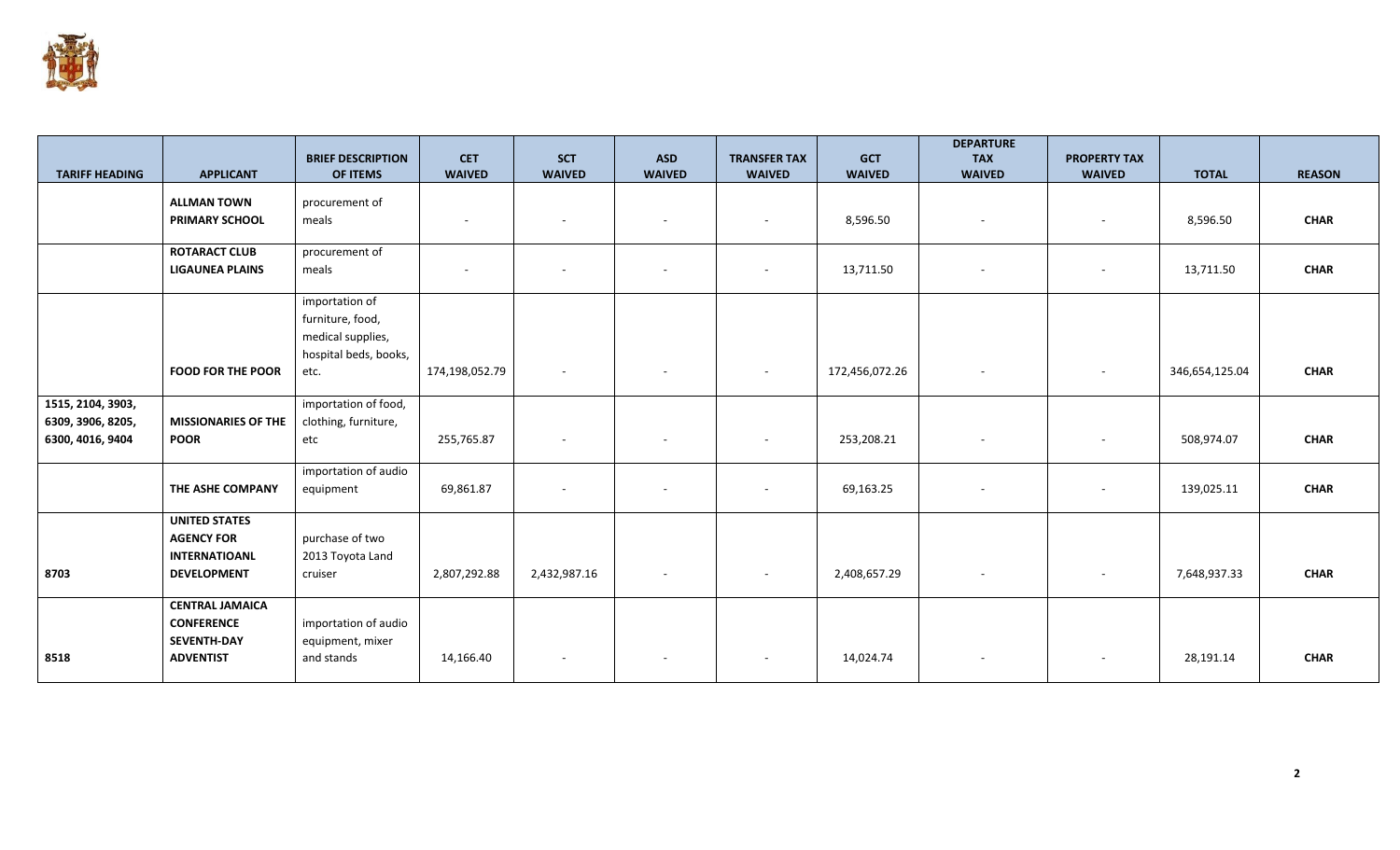

|                       |                          | <b>BRIEF DESCRIPTION</b> | <b>CET</b>    | <b>SCT</b>               | <b>ASD</b>    | <b>TRANSFER TAX</b>      | <b>GCT</b>    | <b>DEPARTURE</b><br><b>TAX</b> | <b>PROPERTY TAX</b>      |              |               |
|-----------------------|--------------------------|--------------------------|---------------|--------------------------|---------------|--------------------------|---------------|--------------------------------|--------------------------|--------------|---------------|
| <b>TARIFF HEADING</b> | <b>APPLICANT</b>         | OF ITEMS                 | <b>WAIVED</b> | <b>WAIVED</b>            | <b>WAIVED</b> | <b>WAIVED</b>            | <b>WAIVED</b> | <b>WAIVED</b>                  | <b>WAIVED</b>            | <b>TOTAL</b> | <b>REASON</b> |
|                       | <b>ANDREWS MEMORIAL</b>  | importation of           |               |                          |               |                          |               |                                |                          |              |               |
|                       | <b>SEVENTH DAY</b>       | computer and             |               |                          |               |                          |               |                                |                          |              |               |
| 8518, 8471, 8528      | <b>ADENTIST</b>          | projector                | 66,153.36     | $\overline{\phantom{a}}$ |               | $\overline{\phantom{a}}$ | 65,491.83     | $\sim$                         | $\sim$                   | 131,645.19   | <b>CHAR</b>   |
|                       |                          |                          |               |                          |               |                          |               |                                |                          |              |               |
| 2104, 1902, 2005,     | <b>THE SALVATION</b>     | importation of           |               |                          |               |                          |               |                                |                          |              |               |
| 7317, 7318            | <b>ARMY</b>              | clothing etc.            | 36,163.26     | $\sim$                   | $\sim$        | $\overline{\phantom{a}}$ | 35,801.63     | $\sim$                         | $\overline{\phantom{a}}$ | 71,964.89    | <b>CHAR</b>   |
|                       |                          |                          |               |                          |               |                          |               |                                |                          |              |               |
|                       |                          | procurement of           |               |                          |               |                          |               |                                |                          |              |               |
|                       |                          | materials and            |               |                          |               |                          |               |                                |                          |              |               |
|                       | <b>KAIROS NETWORK</b>    | supplies                 | $\sim$        | $\sim$                   | $\sim$        | $\overline{\phantom{a}}$ | 161,170.48    | $\sim$                         | $\overline{\phantom{a}}$ | 161,170.48   | <b>CHAR</b>   |
|                       |                          |                          |               |                          |               |                          |               |                                |                          |              |               |
|                       | <b>EBENEZER</b>          |                          |               |                          |               |                          |               |                                |                          |              |               |
| 9401                  | <b>MISSIONARY CHURCH</b> | importation of chairs    | 16,070.51     | $\sim$                   |               | $\overline{\phantom{a}}$ | 15,909.81     | $\overline{\phantom{a}}$       | $\overline{\phantom{a}}$ | 31,980.32    | <b>CHAR</b>   |
|                       | <b>NATIONAL CHURCH</b>   | donation of food,        |               |                          |               |                          |               |                                |                          |              |               |
| 9898, 7616            | OF GOD                   | clothing, etc.           | 9,778.65      | $\sim$                   |               | $\overline{\phantom{a}}$ | 9,680.86      | $\overline{\phantom{a}}$       | $\sim$                   | 19,459.51    | <b>CHAR</b>   |
|                       |                          |                          |               |                          |               |                          |               |                                |                          |              |               |
|                       | <b>KIWANIS CLUB OF</b>   |                          |               |                          |               |                          |               |                                |                          |              |               |
|                       | <b>EASTERN KINGSTON</b>  | importation of           |               |                          |               |                          |               |                                |                          |              |               |
|                       | <b>AND</b>               | school supplies,         |               |                          |               |                          |               |                                |                          |              |               |
| 9898                  | <b>PORT ROYAL</b>        | food, toys, etc          | 56,580.00     | $\sim$                   | $\sim$        | $\sim$                   | 56,014.20     | $\sim$                         | $\overline{\phantom{a}}$ | 112,594.20   | <b>CHAR</b>   |
|                       |                          |                          |               |                          |               |                          |               |                                |                          |              |               |
|                       |                          | importation of           |               |                          |               |                          |               |                                |                          |              |               |
|                       |                          | school supplies,         |               |                          |               |                          |               |                                |                          |              |               |
| 9898                  | <b>CHRIS BRUKER</b>      | food, toys, etc          | 7,444.80      |                          |               | $\overline{\phantom{a}}$ | 7,370.35      | $\overline{\phantom{a}}$       |                          | 14,815.15    | <b>CHAR</b>   |
|                       |                          | importation of           |               |                          |               |                          |               |                                |                          |              |               |
|                       | <b>ASSOCIATED GOSPEL</b> | fortified rice and soy   |               |                          |               |                          |               |                                |                          |              |               |
| 2106, 4901, 8708      | <b>ASSEMBLIES</b>        | meals                    | 403,936.13    |                          |               | $\sim$                   | 399,896.77    | $\sim$                         | $\sim$                   | 803,832.89   | <b>CHAR</b>   |
|                       |                          |                          |               |                          |               |                          |               |                                |                          |              |               |
|                       |                          |                          |               |                          |               |                          |               |                                |                          |              |               |
|                       |                          |                          |               |                          |               |                          |               |                                |                          |              |               |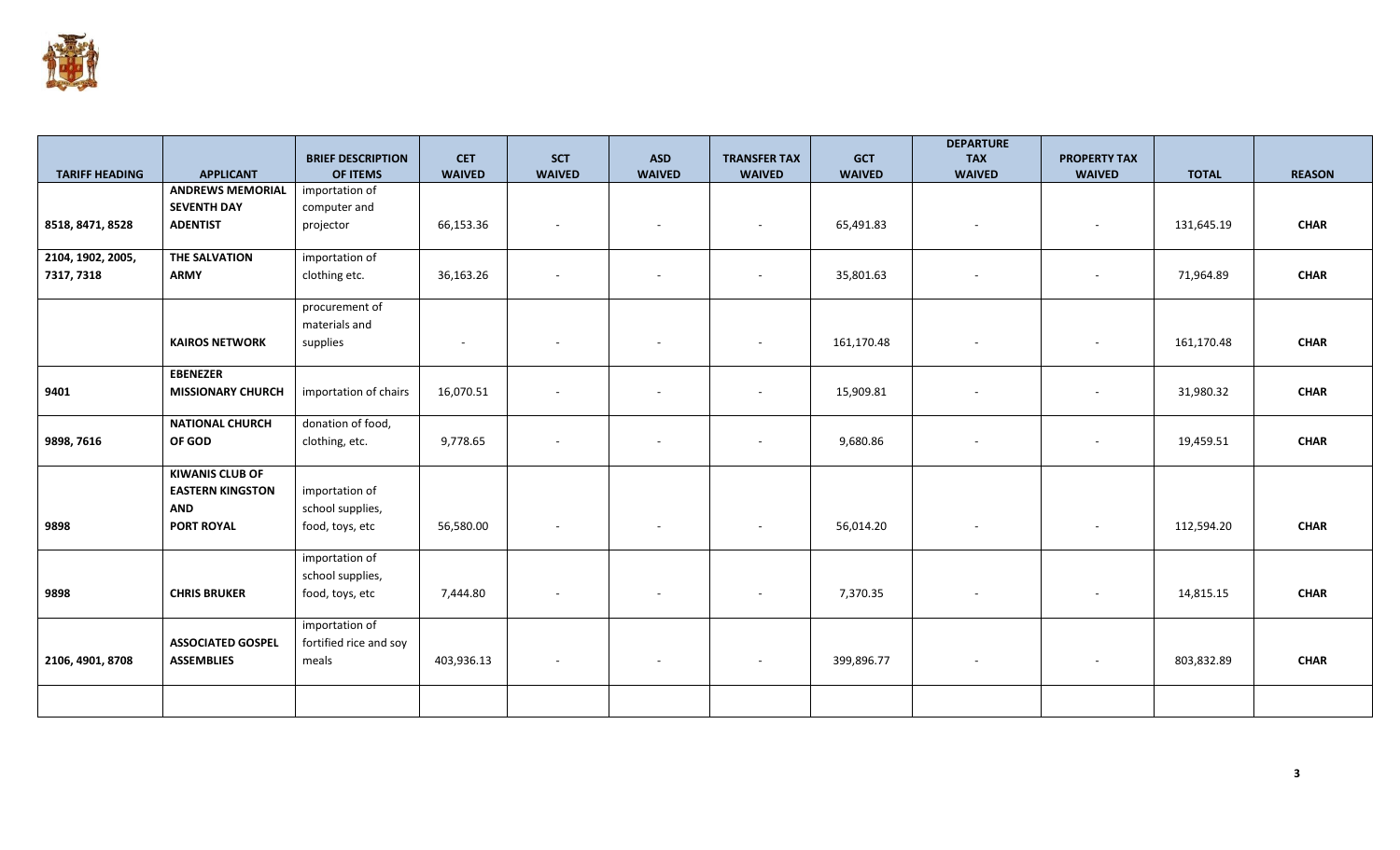

|                       |                            | <b>BRIEF DESCRIPTION</b> | <b>CET</b>               | <b>SCT</b>               | <b>ASD</b>               | <b>TRANSFER TAX</b>      | <b>GCT</b>    | <b>DEPARTURE</b><br><b>TAX</b> | <b>PROPERTY TAX</b>      |               |               |
|-----------------------|----------------------------|--------------------------|--------------------------|--------------------------|--------------------------|--------------------------|---------------|--------------------------------|--------------------------|---------------|---------------|
| <b>TARIFF HEADING</b> | <b>APPLICANT</b>           | OF ITEMS                 | <b>WAIVED</b>            | <b>WAIVED</b>            | <b>WAIVED</b>            | <b>WAIVED</b>            | <b>WAIVED</b> | <b>WAIVED</b>                  | <b>WAIVED</b>            | <b>TOTAL</b>  | <b>REASON</b> |
|                       |                            | importation of           |                          |                          |                          |                          |               |                                |                          |               |               |
|                       | <b>SOUL SEEKERS</b>        | books, furniture,        |                          |                          |                          |                          |               |                                |                          |               |               |
| 6309, 3924, 4901      | <b>INTERNATIONAL</b>       | clothing etc.            | 29,647.53                |                          |                          | $\overline{\phantom{a}}$ | 29,351.06     | $\sim$                         |                          | 58,998.59     | <b>CHAR</b>   |
|                       |                            |                          |                          |                          |                          |                          |               |                                |                          |               |               |
|                       |                            | importation of           |                          |                          |                          |                          |               |                                |                          |               |               |
|                       |                            | school supplies,         |                          |                          |                          |                          |               |                                |                          |               |               |
|                       |                            | furniture, hospital      |                          |                          |                          |                          |               |                                |                          |               |               |
| 8741, 3924, 9898      | <b>PENTAB HIGH SCHOOL</b>  | supplies, etc            | 110,000.00               |                          |                          | $\overline{\phantom{a}}$ | 108,900.00    | $\sim$                         |                          | 218,900.00    | <b>CHAR</b>   |
|                       |                            | importation of           |                          |                          |                          |                          |               |                                |                          |               |               |
|                       |                            |                          |                          |                          |                          |                          |               |                                |                          |               |               |
|                       |                            | school supplies,         |                          |                          |                          |                          |               |                                |                          |               | <b>CHAR</b>   |
| 9898, 8471            | <b>GINGER HILL ALL AGE</b> | toiletries etc           | 55,842.00                |                          |                          | $\overline{\phantom{a}}$ | 55,283.58     | $\sim$                         | $\overline{\phantom{a}}$ | 111,125.58    |               |
|                       | <b>KEITH METHODIST</b>     | importation of           |                          |                          |                          |                          |               |                                |                          |               |               |
|                       | <b>EARLY CHILDHOOD</b>     | school supplies,         |                          |                          |                          |                          |               |                                |                          |               |               |
| 9898                  | <b>CENTRE</b>              | toiletries etc           | 14,891.20                | $\overline{\phantom{a}}$ |                          | $\overline{\phantom{a}}$ | 14,742.29     | $\sim$                         | $\overline{\phantom{a}}$ | 29,633.49     | <b>CHAR</b>   |
|                       |                            |                          |                          |                          |                          |                          |               |                                |                          |               |               |
|                       |                            | importation of food,     |                          |                          |                          |                          |               |                                |                          |               |               |
|                       | <b>MISSION GABRIEL</b>     | clothing, toiletries,    |                          |                          |                          |                          |               |                                |                          |               |               |
| 9898                  | <b>MINISTRIES</b>          | etc                      | 9,343.00                 |                          | $\overline{\phantom{0}}$ | $\overline{\phantom{a}}$ | 9,249.57      | $\sim$                         |                          | 18,592.57     | <b>CHAR</b>   |
|                       |                            |                          |                          |                          |                          |                          |               |                                |                          |               |               |
|                       | <b>AUNTIES BREAD FOR</b>   | importation of tent      |                          |                          |                          |                          |               |                                |                          |               |               |
| 6306                  | <b>LIFE</b>                | and accessories          | 65,401.00                | ٠                        |                          | $\overline{\phantom{a}}$ | 64,746.99     | $\overline{\phantom{a}}$       |                          | 130,147.99    | <b>CHAR</b>   |
|                       |                            | stamp duty               |                          |                          |                          |                          |               |                                |                          |               |               |
|                       | <b>FALMOUTH CRUISE</b>     | instrument of            |                          |                          |                          |                          |               |                                |                          |               |               |
| 8523                  | <b>SHIP TERMINAL</b>       | mortgage                 | $\overline{\phantom{a}}$ |                          | $\overline{\phantom{0}}$ | $\overline{\phantom{a}}$ | $\sim$        | $\sim$                         |                          | 16,216,925.00 | GOV/CON       |
|                       |                            |                          |                          |                          |                          |                          |               |                                |                          |               |               |
|                       |                            | purchase of four         |                          |                          |                          |                          |               |                                |                          |               |               |
|                       |                            | 2012 Mazda BT-50         |                          |                          |                          |                          |               |                                |                          |               |               |
|                       |                            | MT and two 2013          |                          |                          |                          |                          |               |                                |                          |               |               |
|                       | <b>SBI JV LIMITED</b>      | Mazda BT-50 MT           | 3,052,280.08             | 2,645,309.40             |                          | $\overline{\phantom{a}}$ | 2,618,856.31  |                                |                          | 8,316,445.78  | GOV/CON       |
|                       |                            |                          |                          |                          |                          |                          |               |                                |                          |               |               |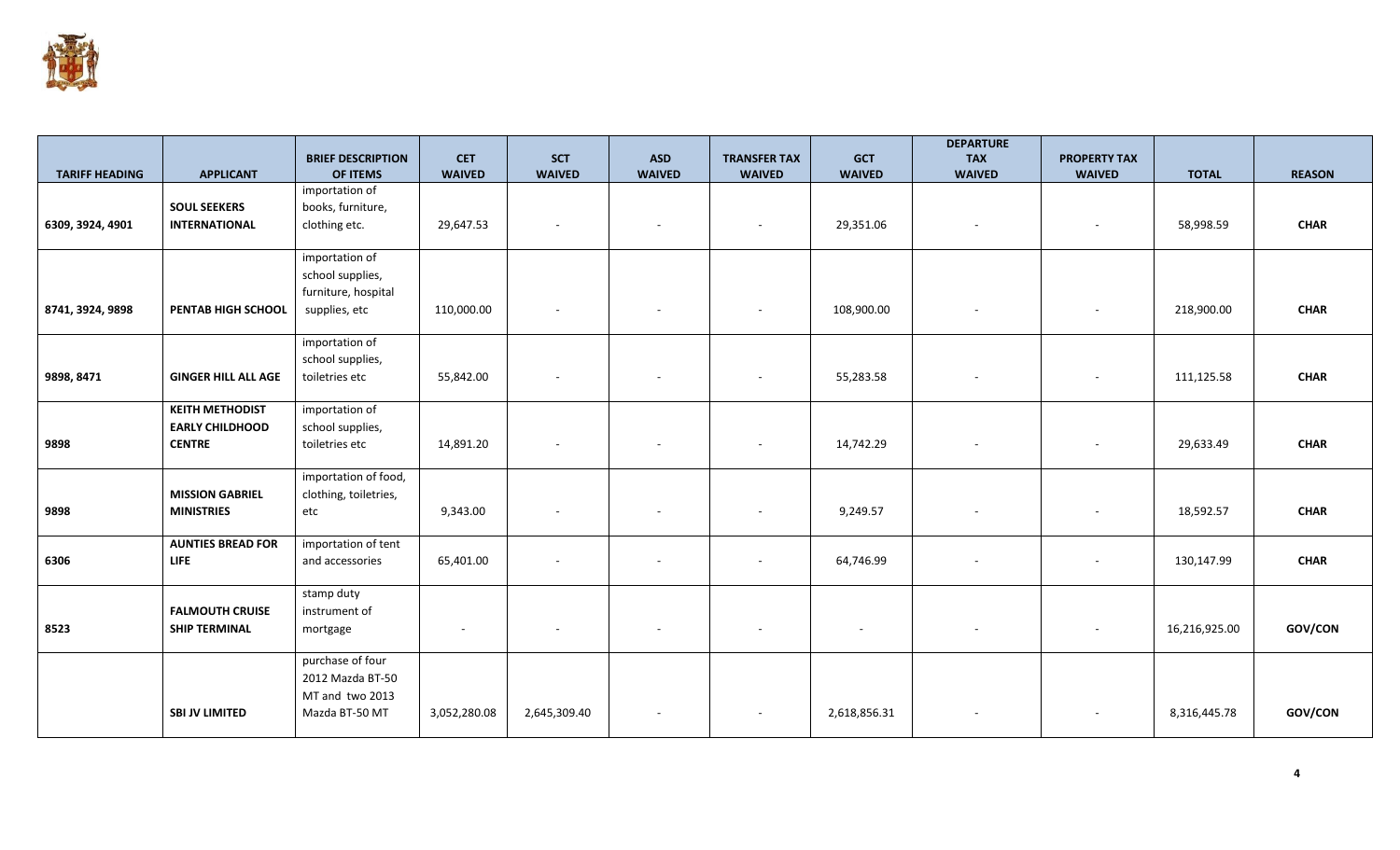

|                       |                           | <b>BRIEF DESCRIPTION</b> | <b>CET</b>               | <b>SCT</b>               | <b>ASD</b>    | <b>TRANSFER TAX</b>      | <b>GCT</b>    | <b>DEPARTURE</b><br><b>TAX</b> | <b>PROPERTY TAX</b>      |               |                 |
|-----------------------|---------------------------|--------------------------|--------------------------|--------------------------|---------------|--------------------------|---------------|--------------------------------|--------------------------|---------------|-----------------|
| <b>TARIFF HEADING</b> | <b>APPLICANT</b>          | <b>OF ITEMS</b>          | <b>WAIVED</b>            | <b>WAIVED</b>            | <b>WAIVED</b> | <b>WAIVED</b>            | <b>WAIVED</b> | <b>WAIVED</b>                  | <b>WAIVED</b>            | <b>TOTAL</b>  | <b>REASON</b>   |
|                       | OFFICE OF THE PRIME       | importation of           |                          |                          |               |                          |               |                                |                          |               |                 |
| 7114                  | <b>MINISTER</b>           | decorative medals        | 268,920.00               | $\sim$                   |               | $\overline{\phantom{a}}$ | 266,230.80    | $\sim$                         |                          | 535,150.80    | GOV/CON         |
|                       |                           |                          |                          |                          |               |                          |               |                                |                          |               |                 |
|                       | <b>KOREA</b>              | importation of           |                          |                          |               |                          |               |                                |                          |               |                 |
|                       | <b>INTERNATIONAL</b>      | equipment; purchase      |                          |                          |               |                          |               |                                |                          |               |                 |
|                       | <b>COOPERATION</b>        | of three 2013            |                          |                          |               |                          |               |                                |                          |               |                 |
| 8703                  | <b>AGENCY</b>             | Hyundai Santa Fe         | 6,369,977.68             | 1,703,703.46             | $\sim$        | $\overline{\phantom{a}}$ | 6,587,388.97  | $\sim$                         | $\sim$                   | 14,661,070.11 | GOV/CON         |
|                       | <b>MINISTRY OF</b>        |                          |                          |                          |               |                          |               |                                |                          |               |                 |
|                       | <b>TRANSPORT, WORKS</b>   | retransfer of            |                          |                          |               |                          |               |                                |                          |               |                 |
|                       | <b>AND HOUSING</b>        | property                 | $\overline{\phantom{a}}$ | $\overline{\phantom{a}}$ |               | 32,000.00                | $\sim$        | $\sim$                         | $\overline{\phantom{a}}$ | 32,000.00     | <b>GOV/INST</b> |
|                       |                           |                          |                          |                          |               |                          |               |                                |                          |               |                 |
|                       | <b>INSTITUTE OF</b>       | importation of           |                          |                          |               |                          |               |                                |                          |               |                 |
| 9403                  | <b>JAMAICA</b>            | shelves                  | 162,103.34               | $\sim$                   |               | $\overline{\phantom{a}}$ | 160,482.31    | $\sim$                         |                          | 322,585.65    | GOV/INST        |
|                       |                           |                          |                          |                          |               |                          |               |                                |                          |               |                 |
|                       | <b>JAMAICA</b>            |                          |                          |                          |               |                          |               |                                |                          |               |                 |
|                       | <b>CONSERVATION &amp;</b> | purchase of 2012         |                          |                          |               |                          |               |                                |                          |               |                 |
|                       | <b>DEVELOPMENT TRUST</b>  | Honda XR-250             | 50,500.00                | $\sim$                   | $\sim$        | $\overline{\phantom{a}}$ | 91,657.50     | $\overline{\phantom{a}}$       |                          | 142,157.50    | GOV/INST        |
|                       | <b>GEORGE POWEL</b>       | interest and penalty     | $\sim$                   | $\sim$                   | $\sim$        | 9,920.00                 | $\sim$        | $\sim$                         | $\sim$                   | 9,920.00      | <b>LAMP</b>     |
|                       |                           |                          |                          |                          |               |                          |               |                                |                          |               |                 |
|                       | <b>SYBIL RAYSON</b>       | interest and penalty     | $\sim$                   | $\overline{\phantom{a}}$ | $\sim$        | 63,020.00                | $\sim$        | $\sim$                         | $\sim$                   | 63,020.00     | <b>LAMP</b>     |
|                       | <b>SAMUEL KENYON</b>      |                          | $\sim$                   | $\sim$                   | $\sim$        | 18,020.00                | $\sim$        |                                | $\sim$                   | 18,020.00     | <b>LAMP</b>     |
|                       |                           | interest and penalty     |                          |                          |               |                          |               | $\sim$                         |                          |               |                 |
|                       | <b>GEORGE WISDOM</b>      | interest and penalty     | $\sim$                   | $\sim$                   | $\sim$        | 7,670.00                 | $\sim$        | $\sim$                         | $\sim$                   | 7,670.00      | <b>LAMP</b>     |
|                       |                           |                          |                          |                          |               |                          |               |                                |                          |               |                 |
|                       | <b>DAVID WATT</b>         | interest and penalty     | $\sim$                   | $\sim$                   |               | 42,020.00                | $\sim$        | $\sim$                         | $\sim$                   | 42,020.00     | <b>LAMP</b>     |
|                       | <b>AMOS SALMON</b>        | interest and penalty     | $\sim$                   | $\sim$                   |               | 9,245.00                 | $\sim$        | $\sim$                         | $\sim$                   | 9,245.00      | <b>LAMP</b>     |
|                       |                           |                          |                          |                          |               |                          |               |                                |                          |               |                 |
|                       | <b>ALLAN THOMAS</b>       | interest and penalty     | $\sim$                   | $\overline{\phantom{a}}$ |               | 14,495.00                | $\sim$        | $\sim$                         |                          | 14,495.00     | <b>LAMP</b>     |
|                       |                           |                          |                          |                          |               |                          |               |                                |                          |               |                 |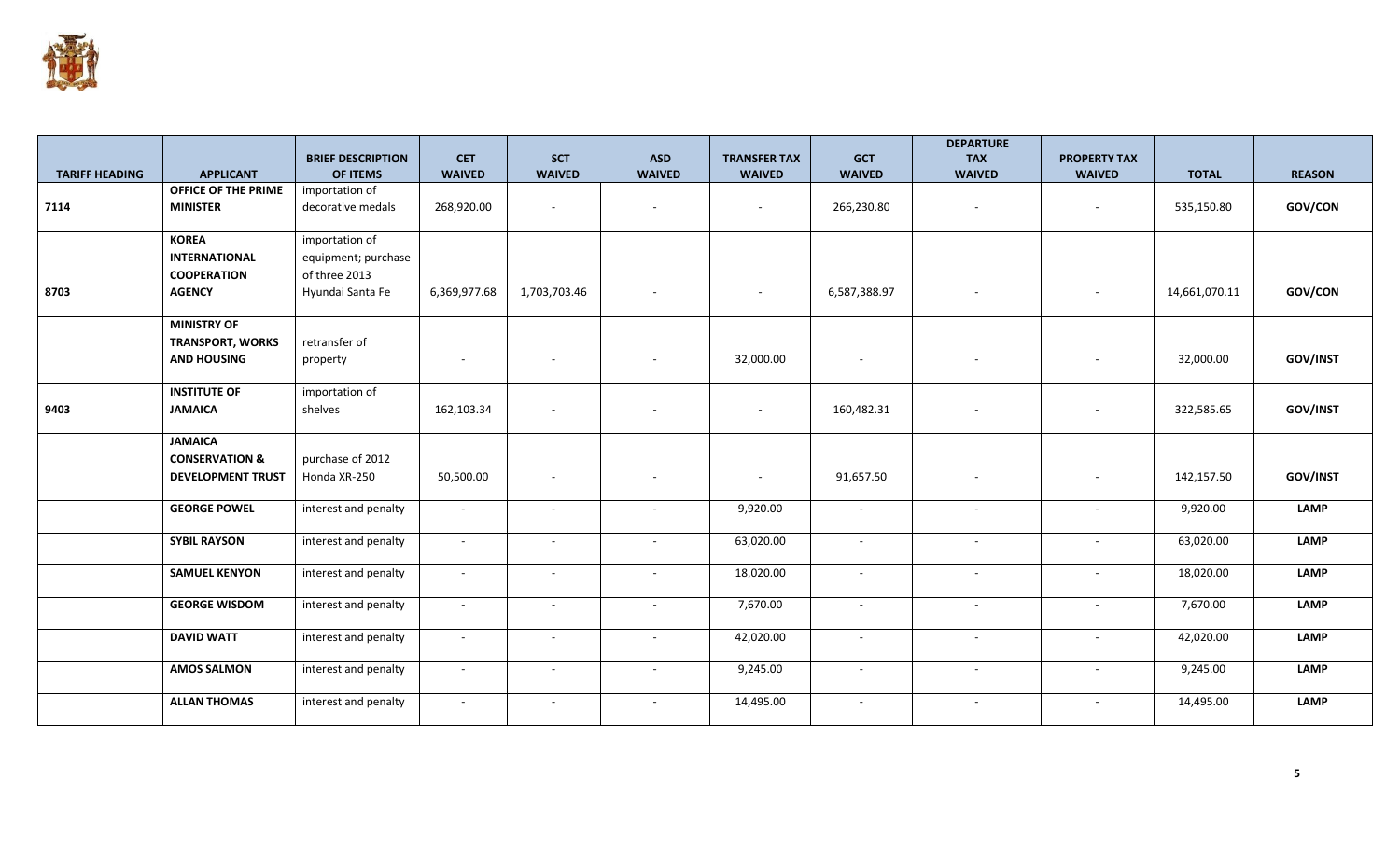

|                       |                                                          |                                                                                                                                                 |               |                             |               |                     |               | <b>DEPARTURE</b> |                     |              |               |
|-----------------------|----------------------------------------------------------|-------------------------------------------------------------------------------------------------------------------------------------------------|---------------|-----------------------------|---------------|---------------------|---------------|------------------|---------------------|--------------|---------------|
|                       |                                                          | <b>BRIEF DESCRIPTION</b>                                                                                                                        | <b>CET</b>    | <b>SCT</b>                  | <b>ASD</b>    | <b>TRANSFER TAX</b> | <b>GCT</b>    | <b>TAX</b>       | <b>PROPERTY TAX</b> |              |               |
| <b>TARIFF HEADING</b> | <b>APPLICANT</b>                                         | OF ITEMS                                                                                                                                        | <b>WAIVED</b> | <b>WAIVED</b>               | <b>WAIVED</b> | <b>WAIVED</b>       | <b>WAIVED</b> | <b>WAIVED</b>    | <b>WAIVED</b>       | <b>TOTAL</b> | <b>REASON</b> |
|                       | <b>EMILY JOHNSON</b>                                     | interest and penalty                                                                                                                            | $\sim$        |                             |               | 12,020.00           |               |                  |                     | 12,020.00    | <b>LAMP</b>   |
|                       | <b>LENWORTH DOUGLAS</b>                                  | interest and penalty                                                                                                                            | $\sim$        | $\sim$                      | $\sim$        | 15,020.00           | $\sim$        | $\sim$           | $\sim$              | 15,020.00    | <b>LAMP</b>   |
|                       | <b>EBENEZER BURTON</b>                                   | interest and penalty                                                                                                                            | $\sim$        | $\sim$                      | $\sim$        | 35,920.00           | $\sim$        | $\sim$           | $\sim$              | 35,920.00    | <b>LAMP</b>   |
|                       | <b>MAGNA CLAYTON</b>                                     | interest and penalty                                                                                                                            | $\sim$        | $\sim$                      | $\sim$        | 14,020.00           | $\sim$        | $\sim$           | $\sim$              | 14,020.00    | <b>LAMP</b>   |
|                       | <b>VIOLA HUTCHINSON</b>                                  | interest and penalty                                                                                                                            | $\sim$        | $\sim$                      | $\sim$        | 31,520.00           | $\sim$        | $\sim$           | $\sim$              | 31,520.00    | <b>LAMP</b>   |
|                       | <b>WILBER PUSEY</b>                                      | interest and penalty                                                                                                                            | $\sim$        | $\sim$                      | $\sim$        | 27,820.00           | $\sim$        | $\sim$           | $\sim$              | 27,820.00    | <b>LAMP</b>   |
|                       | <b>LENNA SATCHWELL</b>                                   | interest and penalty                                                                                                                            | $\sim$        | $\sim$                      | $\sim$        | 84,020.00           | $\sim$        | $\sim$           | $\sim$              | 84,020.00    | <b>LAMP</b>   |
|                       | <b>OSBOURN PEART</b>                                     | interest and penalty                                                                                                                            | $\sim$        | $\sim$                      | $\sim$        | 52,520.00           | $\sim$        | $\sim$           | $\sim$              | 52,520.00    | <b>LAMP</b>   |
|                       | <b>LILLY SWABY</b>                                       | interest and penalty                                                                                                                            | $\sim$        | $\mathcal{L}$               | $\sim$        | 157,250.00          | $\sim$        | $\sim$           | $\sim$              | 157,250.00   | <b>LAMP</b>   |
|                       | <b>GEORGE BROWN</b>                                      | interest and penalty                                                                                                                            | $\sim$        | $\sim$                      | $\sim$        | 42,020.00           | $\sim$        | $\sim$           | $\sim$              | 42,020.00    | <b>LAMP</b>   |
|                       | <b>DEXTER ROCHESTER</b>                                  | interest and penalty                                                                                                                            | $\sim$        | $\mathcal{L}^{\mathcal{L}}$ | $\sim$        | 23,270.00           | $\sim$        | $\sim$           | $\mathbf{r}$        | 23,270.00    | <b>LAMP</b>   |
|                       | <b>DAVID MILES</b>                                       | interest and penalty                                                                                                                            | $\sim$        | $\sim$                      | $\sim$        | 15,420.00           | $\sim$        | $\sim$           | $\sim$              | 15,420.00    | <b>LAMP</b>   |
| 8525                  | <b>DENNIS GOODEN</b>                                     | donation of TV                                                                                                                                  | 5,622.59      | $\blacksquare$              | $\sim$        | $\sim$              | 5,566.37      | $\sim$           | $\sim$              | 11,188.96    | <b>OTHER</b>  |
| 8702                  | <b>NORTHERN</b><br><b>CARIBBEAN</b><br><b>UNIVERSITY</b> | purchase of one<br>2012 Mitsubishi<br>Pajero Wagon;<br>two 2013 Toyota<br>Hilux; one 2012<br>Toyota Hiace<br>Panel; six 2011<br>Toyota Fortuner | 8,063,129.91  | $\overline{\phantom{a}}$    |               |                     |               |                  |                     | 8,063,129.91 | <b>OTHER</b>  |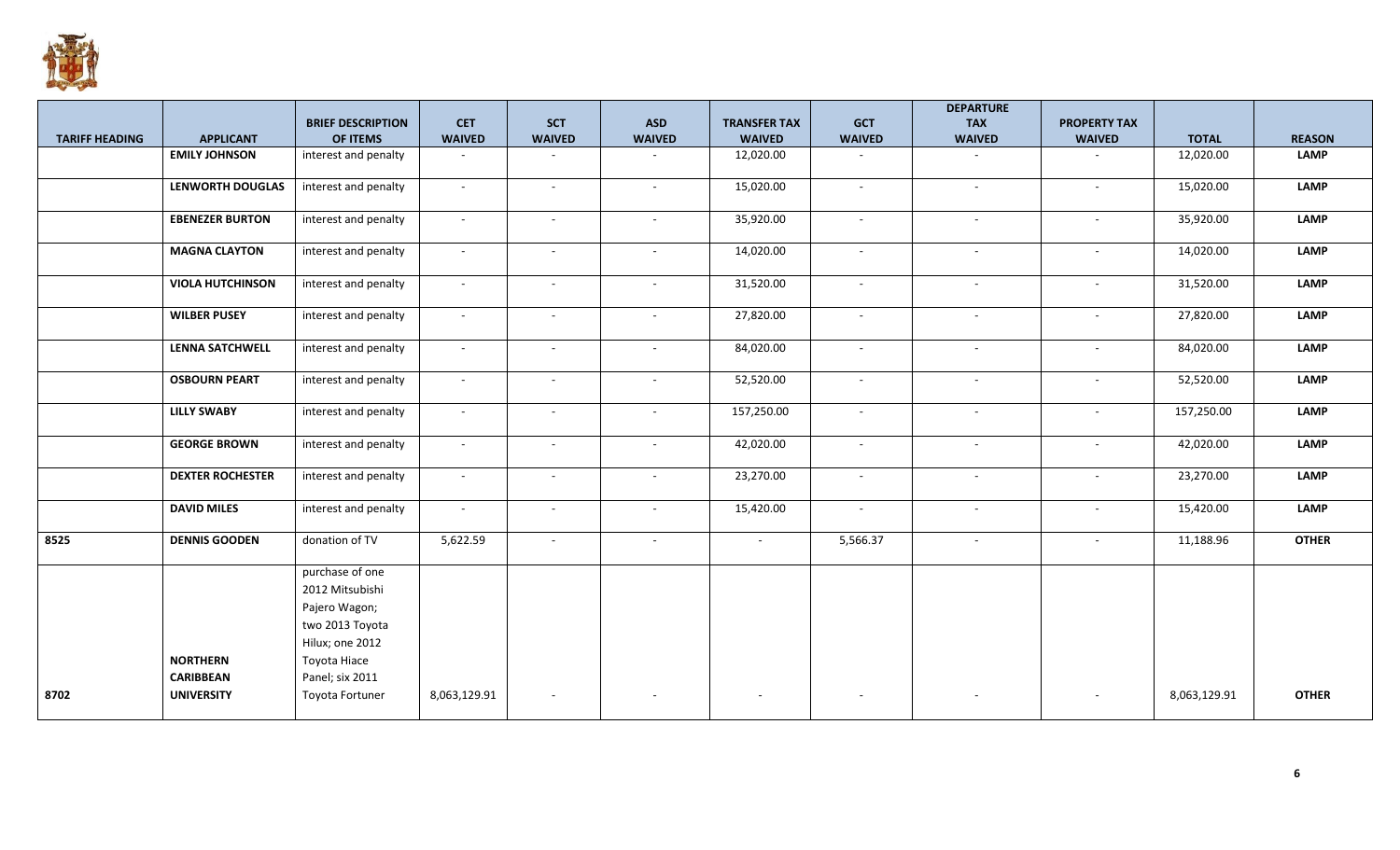

|                                                            |                                                                              | <b>BRIEF DESCRIPTION</b>                                                                 | <b>CET</b>    | <b>SCT</b>               | <b>ASD</b>    | <b>TRANSFER TAX</b>      | <b>GCT</b>    | <b>DEPARTURE</b><br><b>TAX</b> | <b>PROPERTY TAX</b>      |              |               |
|------------------------------------------------------------|------------------------------------------------------------------------------|------------------------------------------------------------------------------------------|---------------|--------------------------|---------------|--------------------------|---------------|--------------------------------|--------------------------|--------------|---------------|
| <b>TARIFF HEADING</b>                                      | <b>APPLICANT</b>                                                             | OF ITEMS                                                                                 | <b>WAIVED</b> | <b>WAIVED</b>            | <b>WAIVED</b> | <b>WAIVED</b>            | <b>WAIVED</b> | <b>WAIVED</b>                  | <b>WAIVED</b>            | <b>TOTAL</b> | <b>REASON</b> |
|                                                            | <b>TARN PERALTO</b>                                                          | purchase of 2013<br>Toyota Rav4                                                          |               |                          |               |                          |               |                                |                          |              | <b>OTHER</b>  |
| 9506                                                       | <b>JAMAICA FLOORBALL</b><br><b>ASSOCIATION</b>                               | importation of floor<br>ball sticks and balls                                            | 94,950.10     |                          |               | $\overline{\phantom{a}}$ | 94,000.60     |                                |                          | 188,950.70   | <b>OTHER</b>  |
| 9306                                                       | <b>JAMAICA RIFLE</b><br><b>ASSOCIATION</b>                                   | importation of<br>ammunition                                                             | 2,481,111.90  |                          |               | $\overline{a}$           | 2,456,300.78  |                                |                          | 4,937,412.68 | <b>OTHER</b>  |
| 6109, 6204, 6104,<br>4204,<br>6404, 9306                   | <b>JAMAICA ATHLETIC</b><br><b>ADMINISTRATION</b><br><b>ASSOCIATION</b>       | importation of<br>apparel; importation<br>of gears and<br>bags; importation of<br>medals | 142,917.95    | ÷.                       |               | $\sim$                   | 141,488.76    | $\sim$                         | $\sim$                   | 284,406.71   | <b>OTHER</b>  |
| 4202                                                       | <b>JAMAICA OLYMPIC</b><br><b>ASSOCIATION</b>                                 | importation of apparel                                                                   | 6,425.25      | $\sim$                   | $\sim$        | $\overline{\phantom{a}}$ | 6,360.99      | $\overline{\phantom{a}}$       | $\overline{\phantom{a}}$ | 12,786.24    | <b>OTHER</b>  |
|                                                            | <b>AMATEUR</b><br><b>SWIMMING</b><br><b>ASSOCIATION OF</b><br><b>JAMAICA</b> | importation of<br>swimming pool<br>equipment                                             | 817,003.32    | $\overline{\phantom{a}}$ |               | $\overline{\phantom{a}}$ | 808,833.29    | $\overline{\phantom{a}}$       |                          | 1,625,836.61 | <b>OTHER</b>  |
| 6204, 6115, 6402,<br>6217, 4202, 6207,<br>6506, 6203, 6109 | <b>JAMAICA RUGBY</b><br><b>FOOTBALL UNION</b>                                | importation of gears                                                                     | 170,156.33    |                          |               | $\overline{\phantom{a}}$ | 168,454.76    | $\overline{\phantom{a}}$       |                          | 338,611.09   | <b>OTHER</b>  |
|                                                            | <b>JAMAICA FOOTBALL</b><br><b>FEDERATION</b>                                 | importation of gears                                                                     | 70,466.33     | $\overline{\phantom{a}}$ |               | $\overline{\phantom{a}}$ | 69,761.66     | $\sim$                         | $\sim$                   | 140,227.99   | <b>OTHER</b>  |
| 8703                                                       | <b>DORETT CAMPBELL</b>                                                       | importation 2013<br>Suzuki Vitara                                                        | 532,836.00    | 639,403.20               | $\sim$        | $\overline{\phantom{a}}$ | 633,009.17    | $\overline{\phantom{a}}$       | $\overline{\phantom{a}}$ | 1,805,248.37 | <b>OTHER</b>  |
|                                                            | <b>LASCO DISTRIBUTORS</b><br><b>LIMITED</b>                                  | audit assessment                                                                         | 4,610,362.50  |                          |               |                          | $\sim$        |                                | $\overline{\phantom{a}}$ | 4,610,362.50 | <b>OTHER</b>  |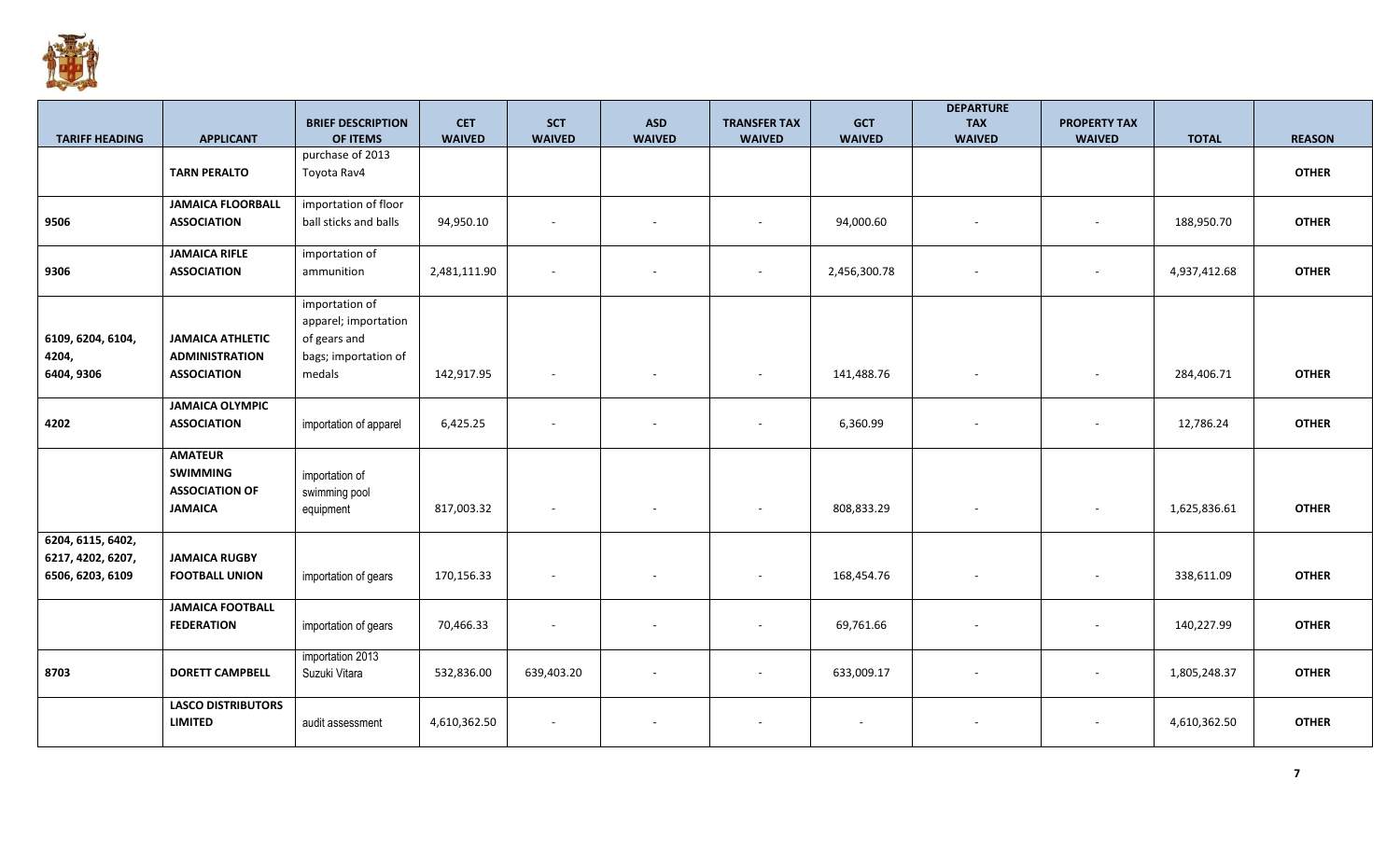

|                       |                            | <b>BRIEF DESCRIPTION</b> | <b>CET</b>               | <b>SCT</b>               | <b>ASD</b>               | <b>TRANSFER TAX</b>      | <b>GCT</b>                   | <b>DEPARTURE</b><br><b>TAX</b> | <b>PROPERTY TAX</b>      |               |               |
|-----------------------|----------------------------|--------------------------|--------------------------|--------------------------|--------------------------|--------------------------|------------------------------|--------------------------------|--------------------------|---------------|---------------|
| <b>TARIFF HEADING</b> | <b>APPLICANT</b>           | OF ITEMS                 | <b>WAIVED</b>            | <b>WAIVED</b>            | <b>WAIVED</b>            | <b>WAIVED</b>            | <b>WAIVED</b>                | <b>WAIVED</b>                  | <b>WAIVED</b>            | <b>TOTAL</b>  | <b>REASON</b> |
|                       | <b>ONIX TRADING</b>        |                          |                          |                          |                          |                          |                              |                                |                          |               |               |
|                       | <b>LIMITED</b>             | audit assessment         | 885,806.82               | $\overline{\phantom{a}}$ |                          | $\overline{\phantom{a}}$ | $\qquad \qquad \blacksquare$ |                                | $\overline{\phantom{a}}$ | 885,806.82    | <b>OTHER</b>  |
|                       |                            |                          |                          |                          |                          |                          |                              |                                |                          |               |               |
|                       | <b>SALASRO LOGISTICS</b>   | audit assessment         | 928,454.12               | $\sim$                   | $\sim$                   | $\sim$                   | $\sim$                       | $\sim$                         | $\sim$                   | 928,454.12    | <b>OTHER</b>  |
|                       |                            | importation of 2008      |                          |                          |                          |                          |                              |                                |                          |               |               |
| 8703                  | <b>ROHAN GIBSON</b>        | Toyota Corolla           | 213,600.00               | 256,320.00               | $\overline{\phantom{a}}$ | $\sim$                   | 253,756.80                   |                                |                          | 723,676.80    | <b>OTHER</b>  |
|                       |                            |                          |                          |                          |                          |                          |                              |                                |                          |               |               |
|                       |                            | purchase of 2013         |                          |                          |                          |                          |                              |                                |                          |               |               |
| 8703                  | <b>ALVIN MCINTOSH</b>      | Toyota Land cruiser      | 1,053,505.86             | 913,038.41               | $\overline{\phantom{a}}$ | $\sim$                   | 903,908.03                   |                                |                          | 2,870,452.30  | <b>OTHER</b>  |
|                       |                            | importation of           |                          |                          |                          |                          |                              |                                |                          |               |               |
|                       | <b>MOTHER'S</b>            | 84,000 lbs beef          |                          |                          |                          |                          |                              |                                |                          |               |               |
| 201                   | <b>ENTERPRISES LIMITED</b> | trimmings                | 6,096,360.48             |                          | 7,010,784.07             | $\overline{\phantom{a}}$ |                              |                                |                          | 13,107,144.55 | OTHER/AGR     |
|                       |                            |                          |                          |                          |                          |                          |                              |                                |                          |               |               |
|                       |                            | importation of           |                          |                          |                          |                          |                              |                                |                          |               |               |
|                       |                            | 43,000 lbs beef          |                          |                          |                          |                          |                              |                                |                          |               |               |
| 201                   | <b>TASTEE LIMITED</b>      | trimmings                | 2,965,819.59             | $\sim$                   | 3,410,677.70             | $\sim$                   |                              |                                |                          | 6,376,497.28  | OTHER/AGR     |
|                       | <b>SUNSHINE</b>            | purchase of              |                          |                          |                          |                          |                              |                                |                          |               |               |
|                       | <b>AQUACULTURE</b>         | agriculture              |                          |                          |                          |                          |                              |                                |                          |               |               |
|                       | <b>LIMITED</b>             | equipment                | $\overline{\phantom{a}}$ | $\sim$                   | $\overline{\phantom{a}}$ | $\sim$                   | 274,070.45                   |                                |                          | 274,070.45    | OTHER/AGR     |
|                       |                            |                          |                          |                          |                          |                          |                              |                                |                          |               |               |
|                       |                            | purchase of              |                          |                          |                          |                          |                              |                                |                          |               |               |
|                       | <b>ST. THOMAS FARMS</b>    | agriculture              |                          |                          |                          |                          |                              |                                |                          |               |               |
|                       | <b>LIMITED</b>             | equipment                | $\overline{\phantom{a}}$ | $\sim$                   | $\sim$                   | $\sim$                   | 93,370.20                    | $\overline{\phantom{a}}$       | $\sim$                   | 93,370.20     | OTHER/AGR     |
|                       | <b>FEATHERBED FARMS</b>    | purchase of a tractor    |                          |                          |                          |                          |                              |                                |                          |               |               |
| 8436                  | <b>LIMITED</b>             | and attachments          | $\overline{\phantom{a}}$ | 422,745.79               | $\overline{\phantom{a}}$ | $\sim$                   | 767,283.60                   |                                | $\sim$                   | 1,190,029.39  | OTHER/AGR     |
|                       |                            |                          |                          |                          |                          |                          |                              |                                |                          |               |               |
|                       |                            | purchase of              |                          |                          |                          |                          |                              |                                |                          |               |               |
|                       |                            | agriculture              |                          |                          |                          |                          |                              |                                |                          |               |               |
| 8436                  | <b>NEWPORT MILLS</b>       | equipment                | 917,431.16               |                          |                          |                          | 908,256.85                   |                                |                          | 1,825,688.01  | OTHER/AGR     |
|                       |                            |                          |                          |                          |                          |                          |                              |                                |                          |               |               |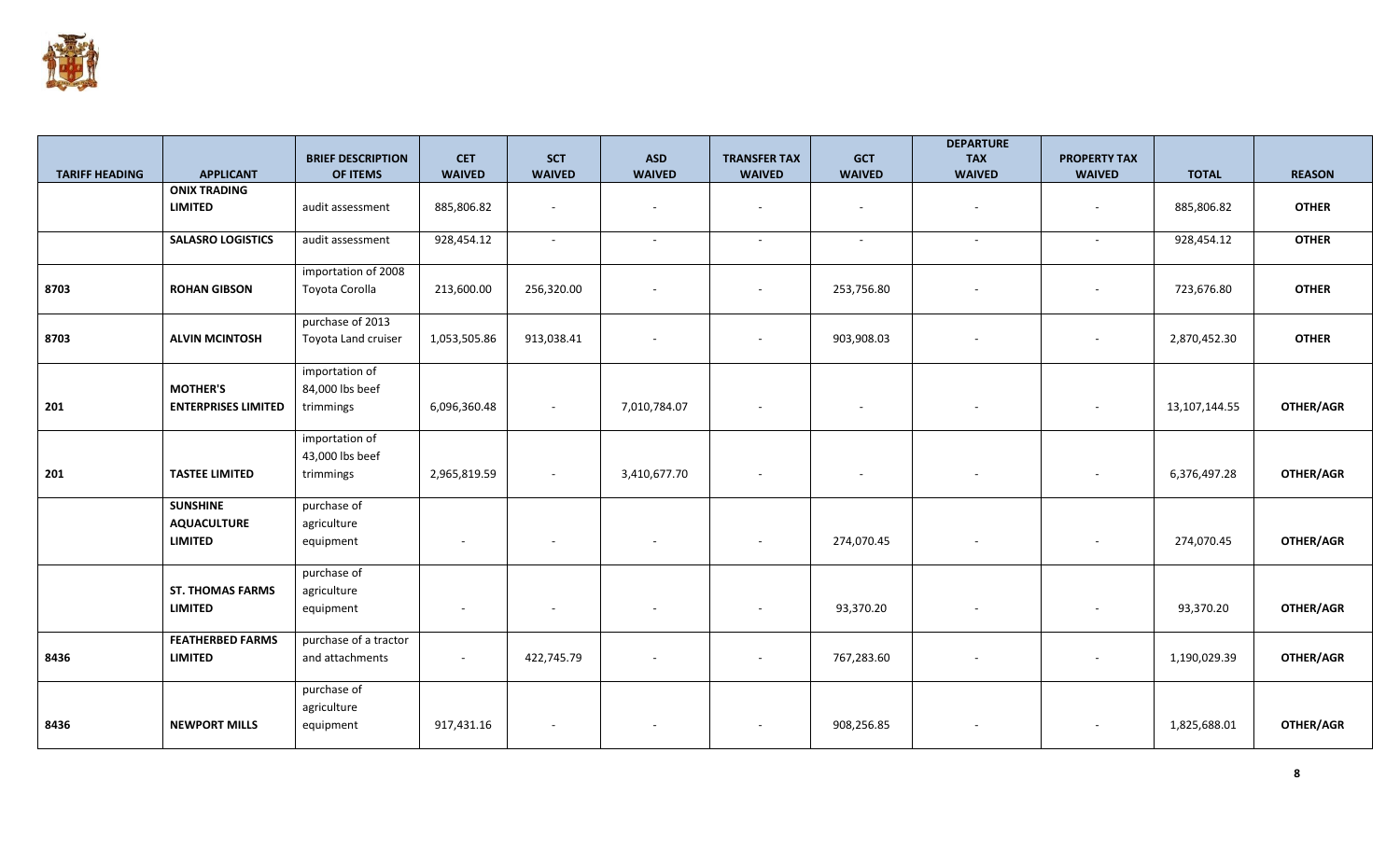

|                       |                                                                 | <b>BRIEF DESCRIPTION</b>                    | <b>CET</b>               | <b>SCT</b>               | <b>ASD</b>    | <b>TRANSFER TAX</b>      | <b>GCT</b>    | <b>DEPARTURE</b><br><b>TAX</b> | <b>PROPERTY TAX</b>      |               |               |
|-----------------------|-----------------------------------------------------------------|---------------------------------------------|--------------------------|--------------------------|---------------|--------------------------|---------------|--------------------------------|--------------------------|---------------|---------------|
| <b>TARIFF HEADING</b> | <b>APPLICANT</b>                                                | OF ITEMS                                    | <b>WAIVED</b>            | <b>WAIVED</b>            | <b>WAIVED</b> | <b>WAIVED</b>            | <b>WAIVED</b> | <b>WAIVED</b>                  | <b>WAIVED</b>            | <b>TOTAL</b>  | <b>REASON</b> |
| 201                   | <b>JUCI BEEF LIMITED</b>                                        | importation of 40200<br>Ibs beef trimmings  | 2,667,607.68             | $\overline{\phantom{a}}$ | 3,067,735.49  | $\overline{\phantom{a}}$ | $\sim$        | $\overline{\phantom{a}}$       | $\overline{\phantom{a}}$ | 5,735,343.17  | OTHER/AGR     |
| 8436                  | <b>GREEN RIVER FARMS</b><br>AND MANUFACTURING<br><b>LIMITED</b> | importation of<br>agricultural<br>equipment | 355,533.34               | $\overline{\phantom{a}}$ | $\sim$        | $\overline{\phantom{a}}$ | 351,978.01    | $\overline{\phantom{a}}$       | $\overline{\phantom{a}}$ | 707,511.35    | OTHER/AGR     |
|                       | <b>TERRIAN COLE</b>                                             | purchase of<br>greenhouse plastic           | $\overline{\phantom{a}}$ | $\overline{\phantom{a}}$ | $\sim$        | $\sim$                   | 18,574.61     | $\overline{\phantom{a}}$       | $\overline{\phantom{a}}$ | 18,574.61     | OTHER/AGR     |
|                       | <b>TEEN CHALLENGE</b><br><b>JAMAICA</b>                         | purchase of<br>materials and<br>supplies    | $\overline{\phantom{a}}$ | $\overline{\phantom{a}}$ |               | $\overline{\phantom{a}}$ | 188,460.53    | $\overline{\phantom{a}}$       |                          | 188,460.53    | OTHER/AGR     |
| 8432                  | <b>FIVE RIVER FARMS</b><br><b>LIMITED</b>                       | purchase of tractor                         | $\sim$                   | 283,711.84               | $\sim$        | $\overline{\phantom{a}}$ | 514,936.99    | $\overline{\phantom{a}}$       | $\overline{\phantom{a}}$ | 798,648.83    | OTHER/AGR     |
| 8710                  | <b>S&amp;G FARMS</b>                                            | purchase of gear box<br>parts               | $\overline{\phantom{a}}$ | $\overline{\phantom{a}}$ | $\sim$        | $\sim$                   | 19,998.80     | $\overline{\phantom{a}}$       | $\sim$                   | 19,998.80     | OTHER/AGR     |
| 8436                  | <b>DENISE BURTON</b>                                            | importation of pump<br>and assemblies       | 8,970.48                 | $\overline{\phantom{a}}$ |               | $\overline{\phantom{a}}$ | 8,880.78      | $\overline{\phantom{a}}$       | $\overline{\phantom{a}}$ | 17,851.26     | OTHER/AGR     |
| 8701                  | <b>RIO GOLDEN ESTATE</b>                                        | importation of<br>tractor                   | $\overline{\phantom{a}}$ | $\overline{\phantom{a}}$ |               | $\sim$                   | 346,019.52    | $\overline{\phantom{a}}$       | $\overline{\phantom{a}}$ | 346,019.52    | OTHER/AGR     |
| 8479, 8421,           | <b>DOUGALL FLOORING</b>                                         | importation of<br>equipment                 | $\overline{\phantom{a}}$ | $\overline{\phantom{a}}$ |               | $\overline{\phantom{a}}$ | 3,935,250.00  | $\overline{\phantom{a}}$       | $\sim$                   | 3,935,250.00  | OTHER/MAN     |
| 8436                  | <b>ROWLINGTON FARMS</b>                                         | importation of<br>equipment                 | $\overline{\phantom{a}}$ | $\overline{\phantom{a}}$ |               | $\overline{\phantom{a}}$ | 10,160,425.47 | $\overline{\phantom{a}}$       | $\overline{\phantom{a}}$ | 10,160,425.47 | OTHER/MAN     |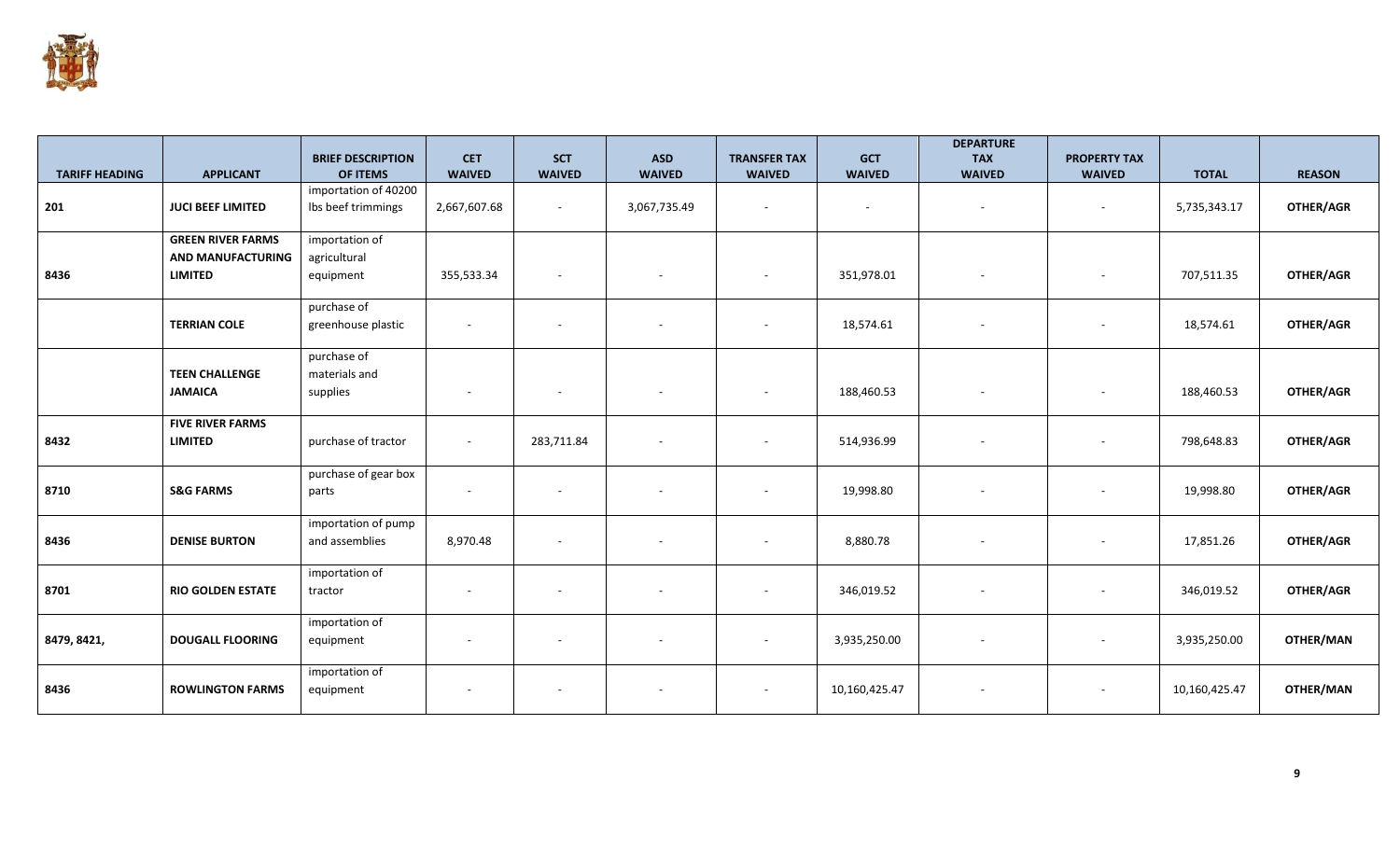

|                                          |                                                                                           | <b>BRIEF DESCRIPTION</b>                                                                                       | <b>CET</b>               | <b>SCT</b>               | <b>ASD</b>    | <b>TRANSFER TAX</b>      | <b>GCT</b>    | <b>DEPARTURE</b><br><b>TAX</b> | <b>PROPERTY TAX</b>      |               |                   |
|------------------------------------------|-------------------------------------------------------------------------------------------|----------------------------------------------------------------------------------------------------------------|--------------------------|--------------------------|---------------|--------------------------|---------------|--------------------------------|--------------------------|---------------|-------------------|
| <b>TARIFF HEADING</b>                    | <b>APPLICANT</b>                                                                          | OF ITEMS                                                                                                       | <b>WAIVED</b>            | <b>WAIVED</b>            | <b>WAIVED</b> | <b>WAIVED</b>            | <b>WAIVED</b> | <b>WAIVED</b>                  | <b>WAIVED</b>            | <b>TOTAL</b>  | <b>REASON</b>     |
|                                          | <b>CONRAD INDUSTRIES</b>                                                                  | importation of                                                                                                 |                          |                          |               |                          |               |                                |                          |               |                   |
| 8452                                     | <b>LIMITED</b>                                                                            | equipment                                                                                                      | $\overline{\phantom{a}}$ | $\overline{\phantom{a}}$ |               | $\overline{\phantom{a}}$ | 592,777.70    | $\overline{\phantom{a}}$       | $\blacksquare$           | 592,777.70    | OTHER/MAN         |
| 8479                                     | <b>BOSS FURNITURE</b><br><b>COMPANY LIMITED</b>                                           | importation of<br>equipment                                                                                    | $\sim$                   | $\sim$                   |               | $\overline{\phantom{a}}$ | 1,612,436.02  |                                | $\overline{\phantom{a}}$ | 1,612,436.02  | OTHER/MAN         |
| 8428, 8477,<br>8441, 8422,<br>8424, 8414 | <b>WISYNCO GROUP</b><br><b>LIMITED</b>                                                    | importation of<br>equipment                                                                                    |                          | $\overline{\phantom{a}}$ |               | $\overline{\phantom{a}}$ | 22,127,136.03 | $\overline{\phantom{a}}$       | $\overline{\phantom{a}}$ | 22,127,136.03 | OTHER/MAN         |
| 8422                                     | <b>PEAK BOTTLING</b><br><b>COMPANY</b>                                                    | importation of<br>equipment                                                                                    | $\overline{\phantom{a}}$ | $\overline{\phantom{a}}$ |               | $\overline{\phantom{a}}$ | 3,644,085.57  | $\overline{a}$                 | $\overline{\phantom{a}}$ | 3,644,085.57  | OTHER/MAN         |
| 4202, 4061, 6505,<br>6302                | <b>MONARCH MONTAGE</b>                                                                    | importation of<br>promotional items                                                                            | 274,363.20               | $\overline{\phantom{a}}$ |               | $\overline{\phantom{a}}$ | 271,619.57    | $\overline{\phantom{m}}$       |                          | 545,982.77    | OTHER/TOUR        |
| 6506, 4202, 9506                         | <b>LEGGETT &amp; PLATT</b>                                                                | importation of<br>promotional items                                                                            | 50,086.69                | $\sim$                   |               | $\overline{\phantom{a}}$ | 49,585.83     | $\overline{\phantom{a}}$       | $\overline{\phantom{a}}$ | 99,672.52     | <b>OTHER/TOUR</b> |
| 4420, 4202, 4819,<br>3304, 4820, 4911,   | <b>HUQSVARNA GROUP</b><br><b>CANADA</b>                                                   | importation of<br>promotional items                                                                            | 182,487.42               | $\sim$                   | $\sim$        | $\sim$                   | 180,662.55    | $\sim$                         | $\sim$                   | 363,149.97    | OTHER/TOUR        |
| 6205                                     | <b>NO FRILLS</b><br><b>CONFERENCE</b>                                                     | importation of<br>promotional items                                                                            | 197,250.23               | $\overline{\phantom{a}}$ |               | $\overline{\phantom{a}}$ | 195,277.73    | $\overline{\phantom{a}}$       | $\overline{\phantom{a}}$ | 392,527.95    | <b>OTHER/TOUR</b> |
| 8703                                     | <b>UCAL'S CAR RENTALS</b><br><b>TOURS &amp; TAXI</b><br><b>SERVICES</b><br><b>LIMITED</b> | purchase of three<br>2013 Toyota Yaris<br>and one 2013<br>Suzuki Vitara;<br>purchase one 2013<br>Suzuki Vitara | 1,419,951.26             | 1,703,941.52             |               | $\overline{\phantom{a}}$ | 1,686,902.10  | $\overline{\phantom{a}}$       | $\overline{\phantom{a}}$ | 4,810,794.88  | <b>OTHER/TOUR</b> |
|                                          |                                                                                           |                                                                                                                |                          |                          |               |                          |               |                                |                          |               |                   |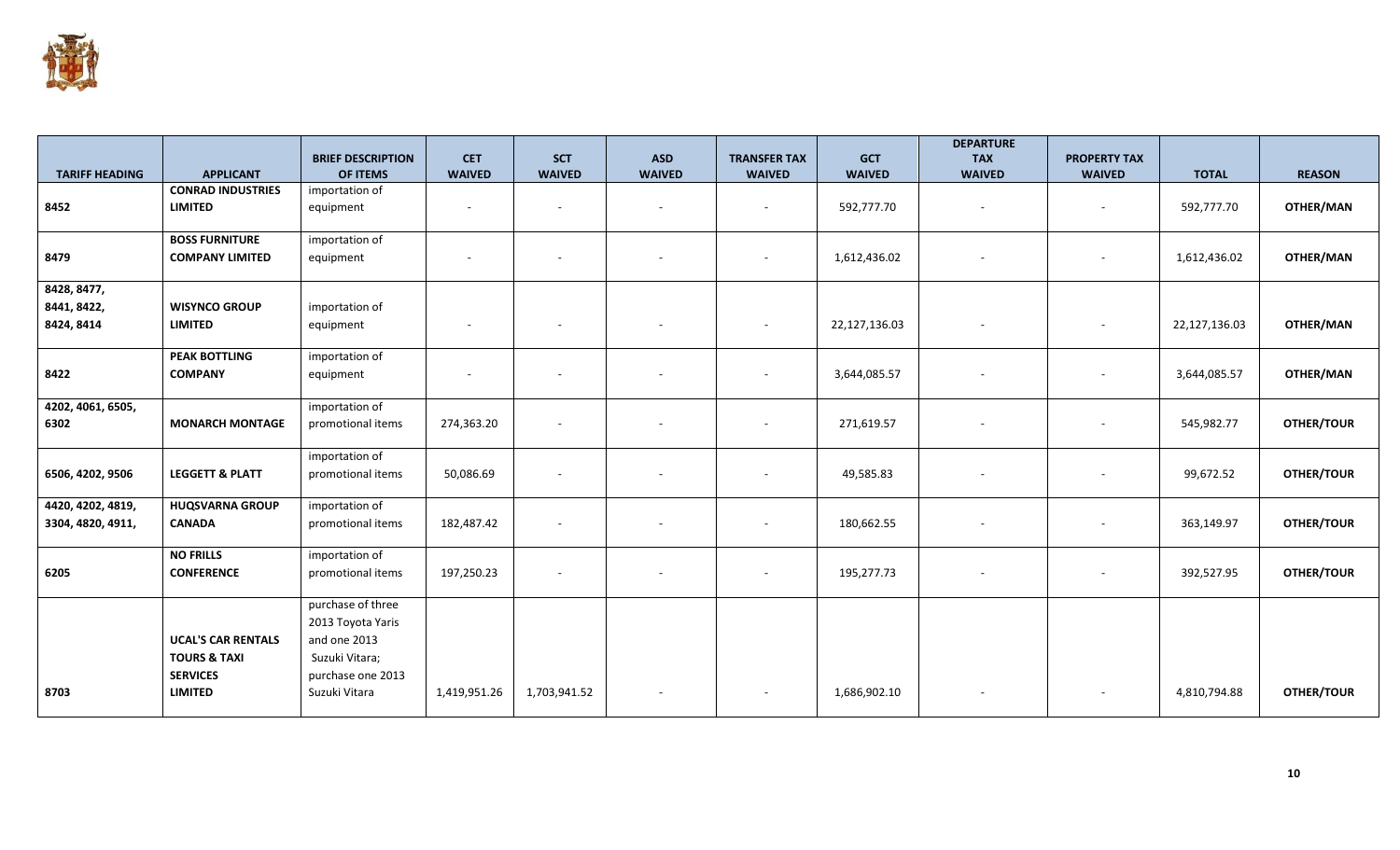

| <b>TARIFF HEADING</b> | <b>APPLICANT</b>                                                                                                 | <b>BRIEF DESCRIPTION</b><br>OF ITEMS        | <b>CET</b><br><b>WAIVED</b> | <b>SCT</b><br><b>WAIVED</b> | <b>ASD</b><br><b>WAIVED</b> | <b>TRANSFER TAX</b><br><b>WAIVED</b> | <b>GCT</b><br><b>WAIVED</b> | <b>DEPARTURE</b><br><b>TAX</b><br><b>WAIVED</b> | <b>PROPERTY TAX</b><br><b>WAIVED</b> | <b>TOTAL</b>   | <b>REASON</b>     |
|-----------------------|------------------------------------------------------------------------------------------------------------------|---------------------------------------------|-----------------------------|-----------------------------|-----------------------------|--------------------------------------|-----------------------------|-------------------------------------------------|--------------------------------------|----------------|-------------------|
|                       | <b>CARIBBEAN YOGA</b>                                                                                            | importation of                              |                             |                             |                             |                                      |                             |                                                 |                                      |                |                   |
| 3506                  | <b>CONFERENCE</b>                                                                                                | promotional items                           | 9,446.26                    | $\overline{\phantom{a}}$    | $\sim$                      | $\sim$                               | 9,351.80                    | $\sim$                                          | $\sim$                               | 18,798.05      | OTHER/TOUR        |
| 3506                  | <b>REA HYBRIDS</b>                                                                                               | importation of<br>promotional items         | 21,120.67                   | $\blacksquare$              |                             |                                      | 20,909.47                   |                                                 |                                      | 42,030.14      | OTHER/TOUR        |
| 6307, 4202            | <b>LONZA</b>                                                                                                     | importation of<br>promotional items         | 88,971.77                   | $\overline{\phantom{a}}$    | $\overline{\phantom{a}}$    | $\sim$                               | 88,082.05                   |                                                 | $\sim$                               | 177,053.82     | <b>OTHER/TOUR</b> |
| 7326, 4202, 6302      | <b>FLOOR COVERINGS</b><br><b>INTERNATIONAL/CHAIR</b><br><b>10 MARKETING</b>                                      | importation of<br>promotional items         | 26,947.77                   |                             |                             |                                      | 26,678.29                   |                                                 |                                      | 53,626.06      | OTHER/TOUR        |
|                       | <b>FLOOR COVERINGS</b><br><b>INTERNATIONAL</b><br>ANNUALCONVENTION/<br><b>KARNDEAN DESIGN</b><br><b>FLOORING</b> | importation of<br>promotional items         | 96,390.96                   | $\overline{\phantom{a}}$    |                             |                                      | 95,427.06                   |                                                 |                                      | 191,818.02     | <b>OTHER/TOUR</b> |
|                       | <b>FLOOR COVERINGS</b><br><b>INTERNATIONAL</b><br><b>ANNUAL</b><br><b>CONVENTION</b>                             | importation of<br>promotional items         | 33,141.48                   |                             |                             |                                      | 32,810.07                   |                                                 |                                      | 65,951.55      | OTHER/TOUR        |
| 106                   | <b>RIVER RAFT LIMITED</b>                                                                                        | importation of snake                        | 19,484.91                   | $\sim$                      | $\sim$                      | $\sim$                               | 19,290.06                   | $\sim$                                          | $\sim$                               | 38,774.97      | <b>OTHER/TOUR</b> |
| 8703                  | <b>TROPIC ISLAND</b><br><b>TRADING COMPANY</b><br><b>LIMITED</b>                                                 | purchase of ten 2012<br>Suzuki Grand Vitara | 2,445,120.88                | 2,934,145.06                |                             |                                      | 2,904,803.61                |                                                 |                                      | 8,284,069.54   | OTHER/TOUR        |
| 8703                  | <b>CHUKKA CARIBBEAN</b><br><b>ADVENTURES</b>                                                                     | purchase two 2013<br>Toyota Land cruiser    | 3,131,832.72                | 2,714,255.02                | $\sim$                      | $\overline{\phantom{a}}$             | 2,687,112.47                |                                                 | $\overline{\phantom{a}}$             | 8,533,200.22   | <b>OTHER/TOUR</b> |
| <b>TOTAL</b>          |                                                                                                                  |                                             | 230,254,562.97              | 16,649,560.85               | 13,489,197.26               | 707,210.00                           | 246,416,871.34              |                                                 |                                      | 523,734,327.42 |                   |